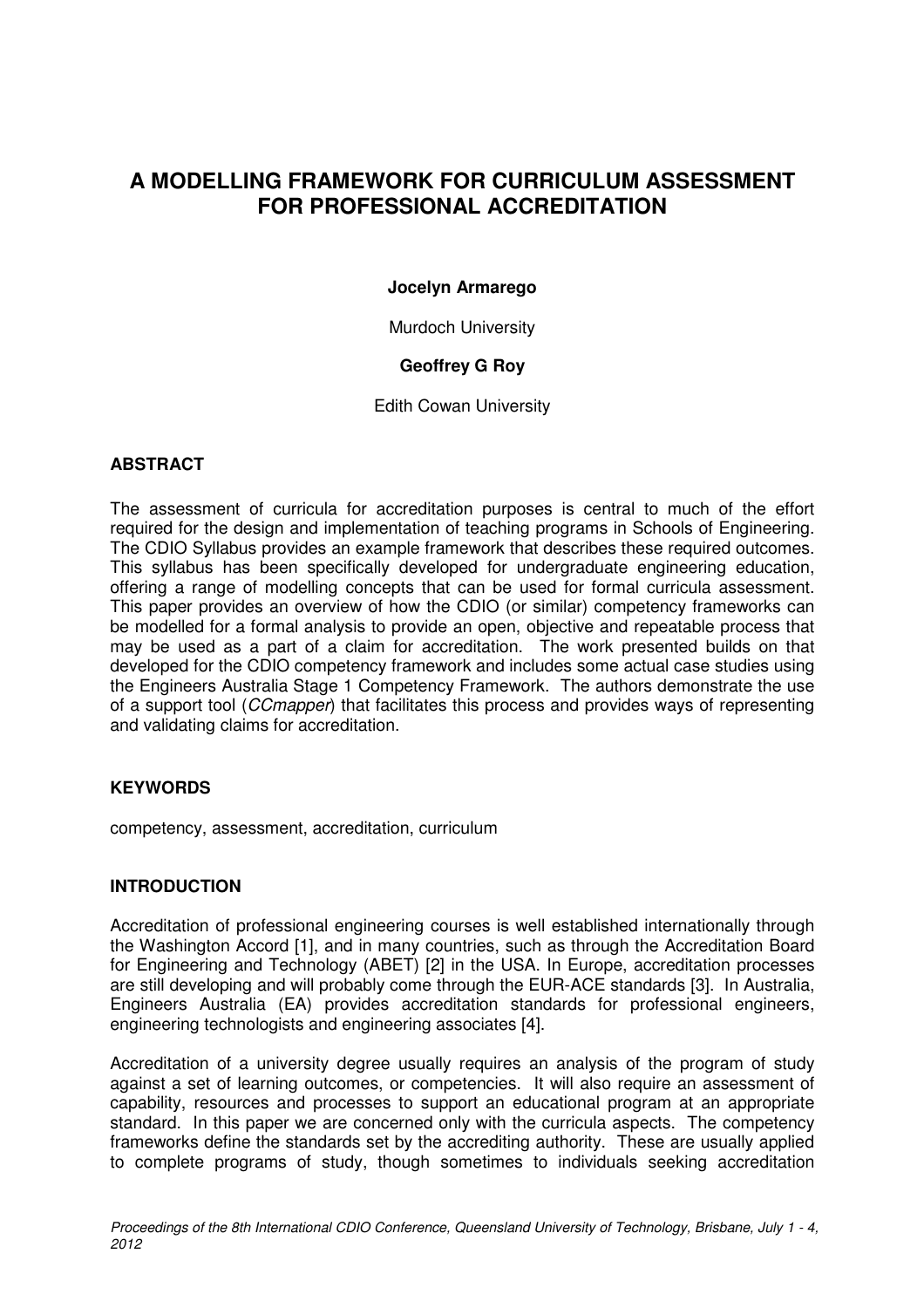outside the usual pathways. The frameworks generally include both generic and discipline specific knowledge and skills.

The elements of a study program (units, courses, subjects, etc) must be carefully reviewed and their learning outcomes mapped to the required accreditation requirements. In broad terms the required outcomes from an engineering program of study will need to cover a wide range of foundation sciences, engineering technologies, design and problem solving as well as personal and professional capabilities. The primary tasks in an accreditation process are to demonstrate that a particular program of study satisfies the requirements of the accrediting authority, as summarised formally in the appropriate reference framework.

The CDIO Syllabus [5, 6] represents one of the more well developed competency frameworks for engineering, and is widely adopted in professional engineering programs, though not predominately in Australia. However, the authors state that a program whose design is based on the CDIO Syllabus will also satisfy its national requirements for specified program outcomes [6], when assessed through a rigorous outcomes-based process. Therefore this syllabus can provide a solid foundation for defining the scope and depth of the required competency elements for the graduate professional engineer and may form the basis for demonstrating that a program is meeting required standards for engineering programs.

However, in making claims for accreditation, there needs to be a detailed assessment of the program, and arguments presented to demonstrate that it satisfies the requirements of the accrediting authority. This analysis needs to be an objective, open and repeatable process if its credibility is to be assured. It also needs to be operationally viable.

In this paper the authors will use the *CCmapper* tool for the assessment and analysis of the CDIO competency framework and show how it can be used as a part of an accreditation exercise. The background to this tool is outlined elsewhere [7].

# **COMPENTENCY FRAMEWORKS**

Competency frameworks for graduate professional engineers are necessarily complex and involve a wide range of skills and capabilities. Typically they are hierarchical, and contain several levels of statements organised into related groups of knowledge and skill. The CDIO syllabus is quite typical in this respect. The four top level parts of the CDIO Syllabus version 2.0 are shown in Table 1.

| <b>Section</b> | <b>Building Blocks</b>                                                                                          |
|----------------|-----------------------------------------------------------------------------------------------------------------|
|                | Disciplinary knowledge and reasoning                                                                            |
| $\mathbf{2}$   | Personal and professional skills and attributes                                                                 |
| 3              | Interpersonal skills: teamwork and communication                                                                |
| 4              | CDIO (Conceive, Design, Implement and Operate) systems in the<br>enterprise, societal and environmental context |

Table 1 The CDIO (v2.0) Building Blocks (Level 1)

Each of these top levels includes a number of level two statements that are in turn defined in terms of a number of more detailed statements at level three; and then finally, each of these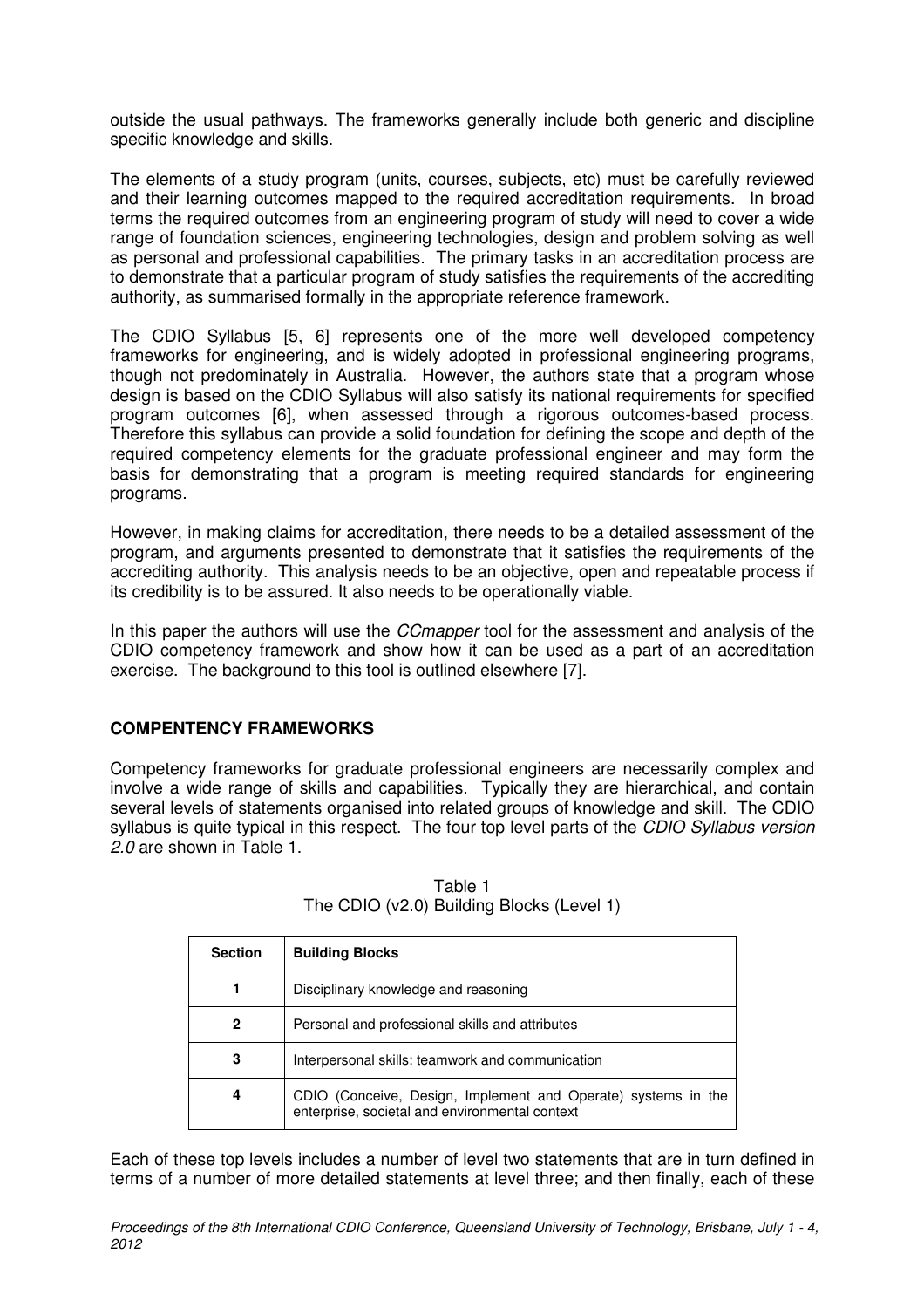are described by a set of learning objectives (level four). As a result we have large competency framework with over 400 learning categories/objectives. It is important to note that this decomposition is explicit in order to transition from high level goals (Level 1) to teachable and assessable skills (Level 4) [6].

This hierarchical structure is quite common and similar structures appear in a number of competency frameworks, for example EA Stage 1 Competencies [4], EUR-ACE [3] and the Skills Framework for the Information Age (SFIA) [8].

In this paper we focus our attention on the first version of the CDIO syllabus [5] which has been more formally analysed to establish required levels of proficiency, rather than the second version [6]. In principle the same analysis could be applied to this later version, but not without some additional effort to measure the required levels of achievement for the additional or modified competency elements.

At the most detailed level, the CDIO syllabus items are stated as learning objectives (competencies), and are expressed in the form:

# Action Verb + Cognitive Object (or Process).

Some examples from version 1.0 are:

- 2.1.1.a: Evaluate data and symptoms
- 2.2.1.a: Select critical questions to be examined
- 3.1.1.e: Analyze the strengths and weakness of the team
- 4.1.1.b: Accepts the responsibilities of engineers to society.

The action verbs (underlined) describe a level of skill or knowledge. This is the cognitive scale that is applied to the object or process. Cognitive scales are derived from learning theory and are generally based on Bloom's Taxonomy of Learning Outcomes [9]. This type of specification is commonly used in competency frameworks.

| Level        | <b>Descriptor</b>                                   | <b>Action Verbs</b>                                                                                                                                                                                                    |
|--------------|-----------------------------------------------------|------------------------------------------------------------------------------------------------------------------------------------------------------------------------------------------------------------------------|
| 1            | To have experienced or been exposed to:             | Recall                                                                                                                                                                                                                 |
| $\mathbf{2}$ | To be able to participate in and contribute to:     | Describe, Define, List, Recognise, State                                                                                                                                                                               |
| 3            | To be able to understand and explain:               | Discuss, Explain, Interpret, Translate, Locate,<br>Classify, Identify                                                                                                                                                  |
| 4            | To be skilled in the practice or implementation of: | Apply, Choose, Select, Demonstrate, Execute,<br>Practice, Employ, Use, Utilise, Prepare,<br>Schedule, Analyse, Examine, Appraise,<br>Test,<br>Compare, Discriminate,<br>Elicit,<br>Reconcile,<br>Question, Experiment, |
| 5            | To be able to lead or innovate in:                  | Formulate, Construct, Synthesise, Plan, Create,<br>Evaluate                                                                                                                                                            |

Table 2 The CDIO Outcome Levels in the Cognitive Domain

The CDIO framework proposes a set of modified Bloom levels of outcome as shown in Table 2. The 5 levels roughly align with the original Bloom scale (with the Bloom levels 5 and 6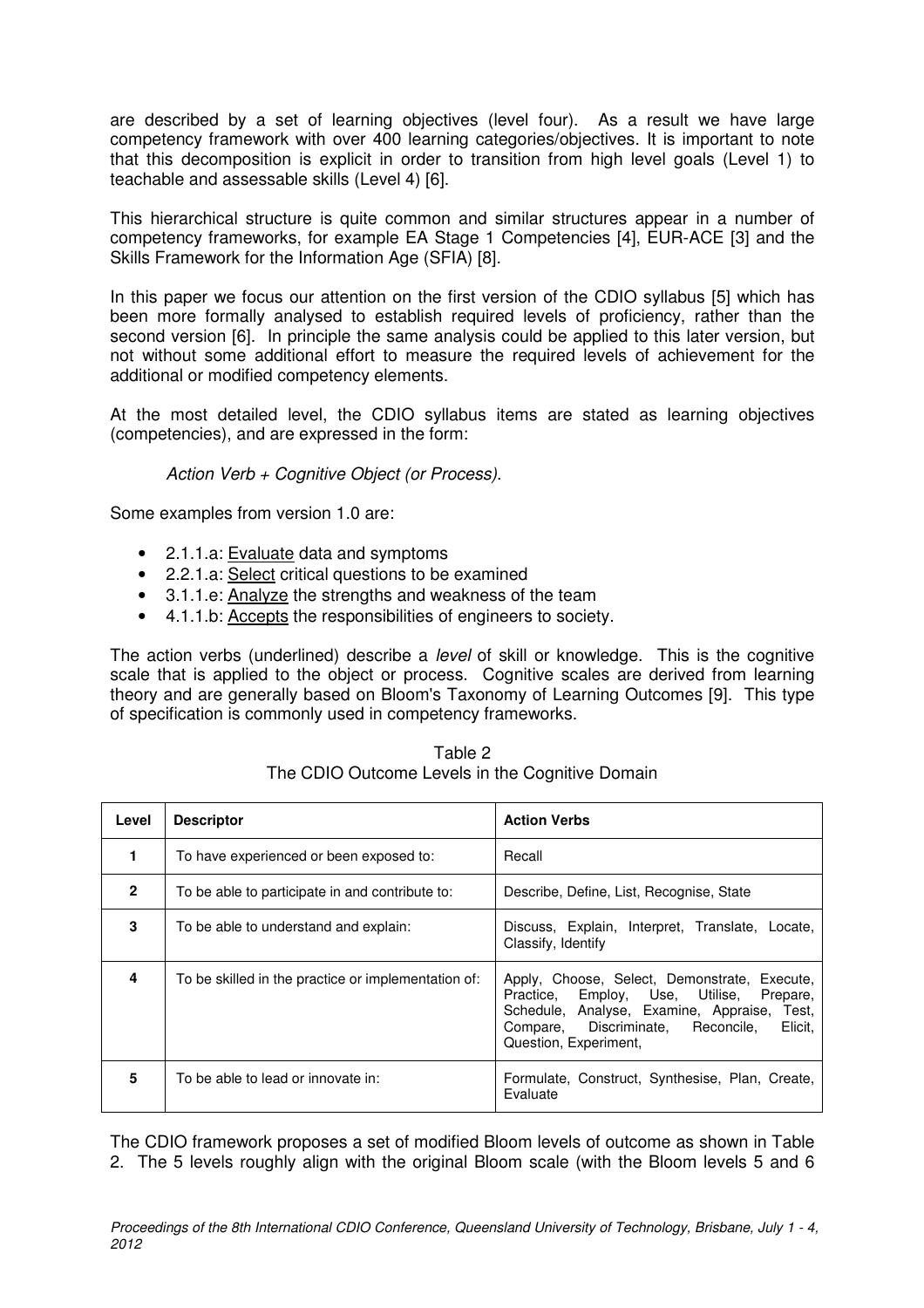amalgamated), but the chosen action verbs are moderated to include those particularly relevant in an engineering context.

Based on Bloom's taxonomy, there are three domains of learning that are widely recognised:

- 1. Cognitive domain: concerned with knowledge, comprehension and critical thinking
- 2. Affective domain: concerned with how people react emotionally in situations
- 3. Psychomotor domain: concerned with the ability to manipulate objects.

For the Affective and Psychomotor domains there are other sets of action verbs that may more closely describe the 5 or 6-step scale. The general idea is that the level of capability for a competency is mapped to the 5-point CDIO scale in the required domain, using appropriate sets of action verbs for that domain.

In engineering education the cognitive domain tends to dominate our thinking, but the others can be relevant (and important) in providing the full range of engineering skills. The CDIO framework does identify a small number of competency items that should be assessed in the Affective and Psychomotor domains. It is also suggested in the CDIO Syllabus [5] that the cognitive process elements may be separated out into their own domain (Cognitive Process) to assist with the identification of action verbs and associated levels. The choice of domains, or variations, should be done with care to ensure that they align with well established teaching and learning theories.

A part of the CDIO framework (version 1.0) is shown in Figure 1 showing details of the level four items for section 2.1.1. In this figure the action verbs are highlighted. In both versions of the CDIO framework sections 2, 3 and 4 of the competencies are quite generic and could well apply to most engineering disciplines. Section 1 is specifically set aside to accommodate the foundational sciences (1.1), the engineering fundamentals (1.2) and the advanced engineering knowledge for the discipline specialisation (1.3).

Figure 1. A Part of the CDIO Framework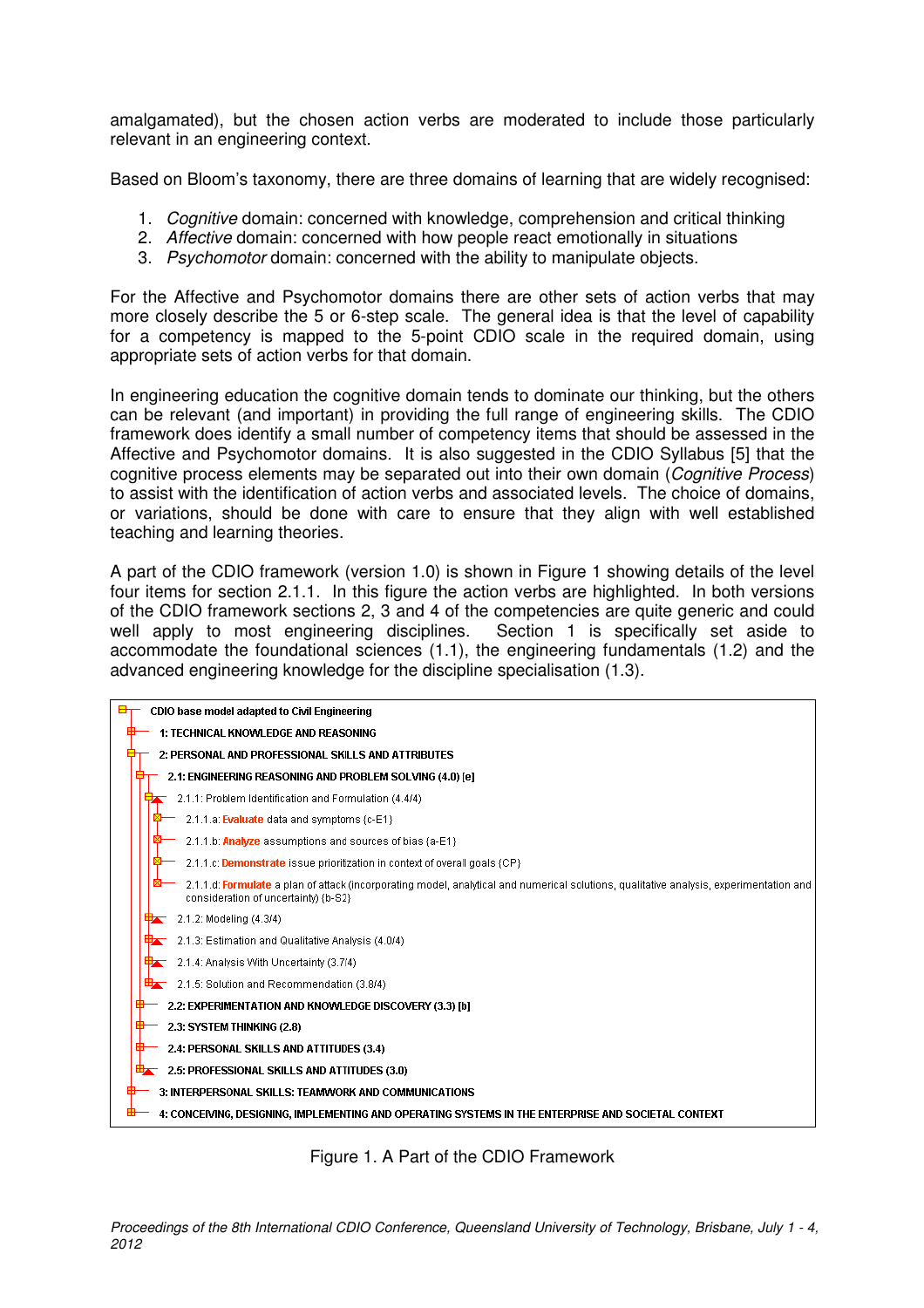The leaves of this tree structure define the measurable items in the competency framework. The initial task is to estimate the required proficiency levels for each competency item (at level three) by reviewing the level four items (perhaps taking them as indicators or exemplars of achievement); measuring them on the 5-point scale, then aggregating the results to achieve an estimate of the proficiency at level three. We refer to these assessments as the targets. These are the levels of proficiency that are set for the program of study and hence form the benchmarks for achievement (and perhaps accreditation).

For any competency framework to useful in this quantitative way it is necessary to establish the target profiles for the specific programs to be assessed, perhaps along the lines described for the CDIO framework [5]. This will most certainly involve the use of domain experts (practitioners and academics) and will need to be undertaken in a way that the results are credible and generally accepted as representing the accreditation requirements. The second author has been involved in a similar exercise using the competency framework from Engineers Australia [10]. We know it can be done, but not without considerable effort. In that case the results are quite similar (in terms of their general characteristics) to the published CDIO results. These include considerable variations of assessment across assessors and acknowledgement that moderation and averaging processes are generally required to achieve useful results. Clearly, the data from such surveys of domain experts must be carefully managed to assure that the results are meaningful and useful, and are sufficiently credible to be widely accepted as a benchmark for measuring individual programs. Ideally these target assessments should be set or confirmed by an accrediting authority.



Figure 2. The CDIO Target Values at Level 3

From an extensive survey of both practitioner and academic experts the data for these targets has been measured for the MIT Department of Aeronautics and Astronautics engineering degree program [5]. These results are shown in Figure 2. In this figure we can clearly see the profile and the varying levels of proficiency (on the 5-point CDIO scale) that resulted from this survey. Note that the items in section 1 have been modified by the authors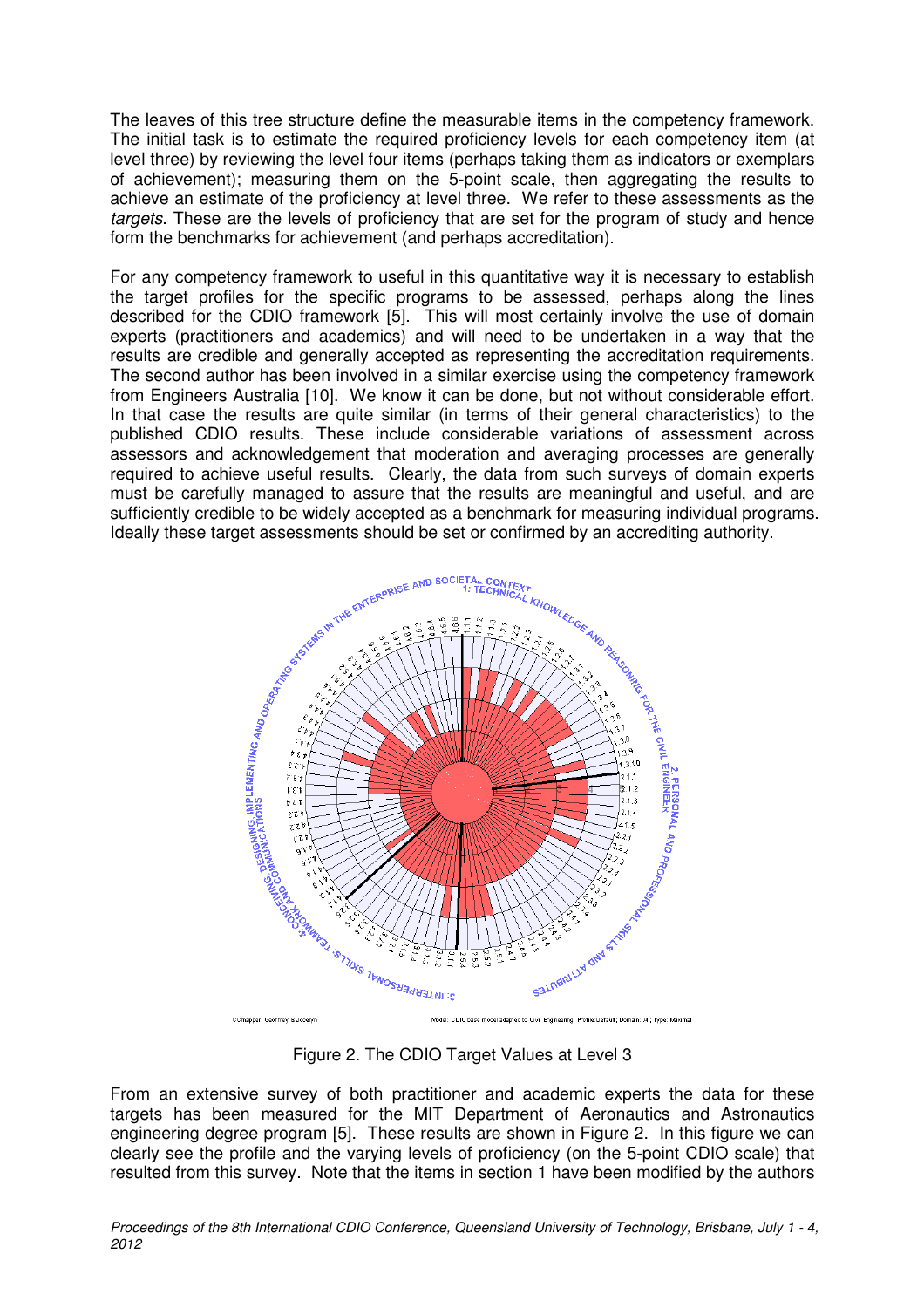for a specific case study in Civil Engineering and it is the authors' target assessments that are included for that section in this chart.

It is interesting to note some general characteristics of this profile:

- Level 5 is represented at the outer edge of the chart, and level 1 the edge of the innermost circle
- That there are no competency items assessed at level 5 (i.e. it is perhaps rare to expect a professional engineering graduate to have mastered parts of the competency framework)
- Most items are assessed at levels 2, 3 or 4
- There are no items assessed at level 1 (i.e. we expect engineering graduates to achieve more than just being exposed to a competency element).

# **COMPETENCY ACHIEVEMENTS**

Once the set of targets is established and recognised for the relevant engineering degree program, then the next task is to assess the sources of the knowledge or skill that actually results from the program of study. Usually a program is composed of a number (sometimes many) of sources (units, courses, projects, practicums, work episode reports, etc). If each of these is to contribute to the overall achievement of the program then they must be formally assessed.

Generally any single source will make a small number of contributions to the overall achievement as it is typically focused on specialist subject matter. Some, particularly problem-based or project-based sources, may have a wide range of contributions to make. For most university programs, each source will (or should) be accompanied by a set of well defined learning outcomes. Ideally each of these should also be expressed in the form of Action Verb  $+$  Cognitive Object (or Process). By using the same assessment scale (i.e. the CDIO 5-point scale) it is then possible to assess these learning outcomes. An example of such a process for the Engineers Australia Stage 1 Competencies for an Bachelor of Technology program has been reported elsewhere [7]. In that case the program is composed of 24 units of study over a three year program.

The process involved in the assessment of sources can be undertaken in various ways for varying levels of granularity, for example:

- In a group activity with persons who have a detailed knowledge of all the contributing sources in a program; providing an estimate of the overall outcome from these source contributions to each competency item. This is a particularly demanding approach as it requires the domain experts to have detailed knowledge across the whole program
- For each source (unit, course, etc) within the program the unit coordinator (i.e. person with primary responsibility for the delivery of the unit) is requested to provide the assessments against each relevant competency item for the unit. In this case the unit coordinator is most probably able to achieve the task, but there is a lot more detailed analysis required. This is the preferred approach as it provides a much richer set of data to work with, and provides opportunities for auditing the claims for accreditation (see below).

From the authors experience the second option is probably the most reliable though more time and effort is required. It does, however, also raise some concerns about consistency amongst "assessors", so some moderation may be required. In addition, the "assessors" do need some training and practice with the process. The first approach may be more self moderating as it is conducted as a group activity.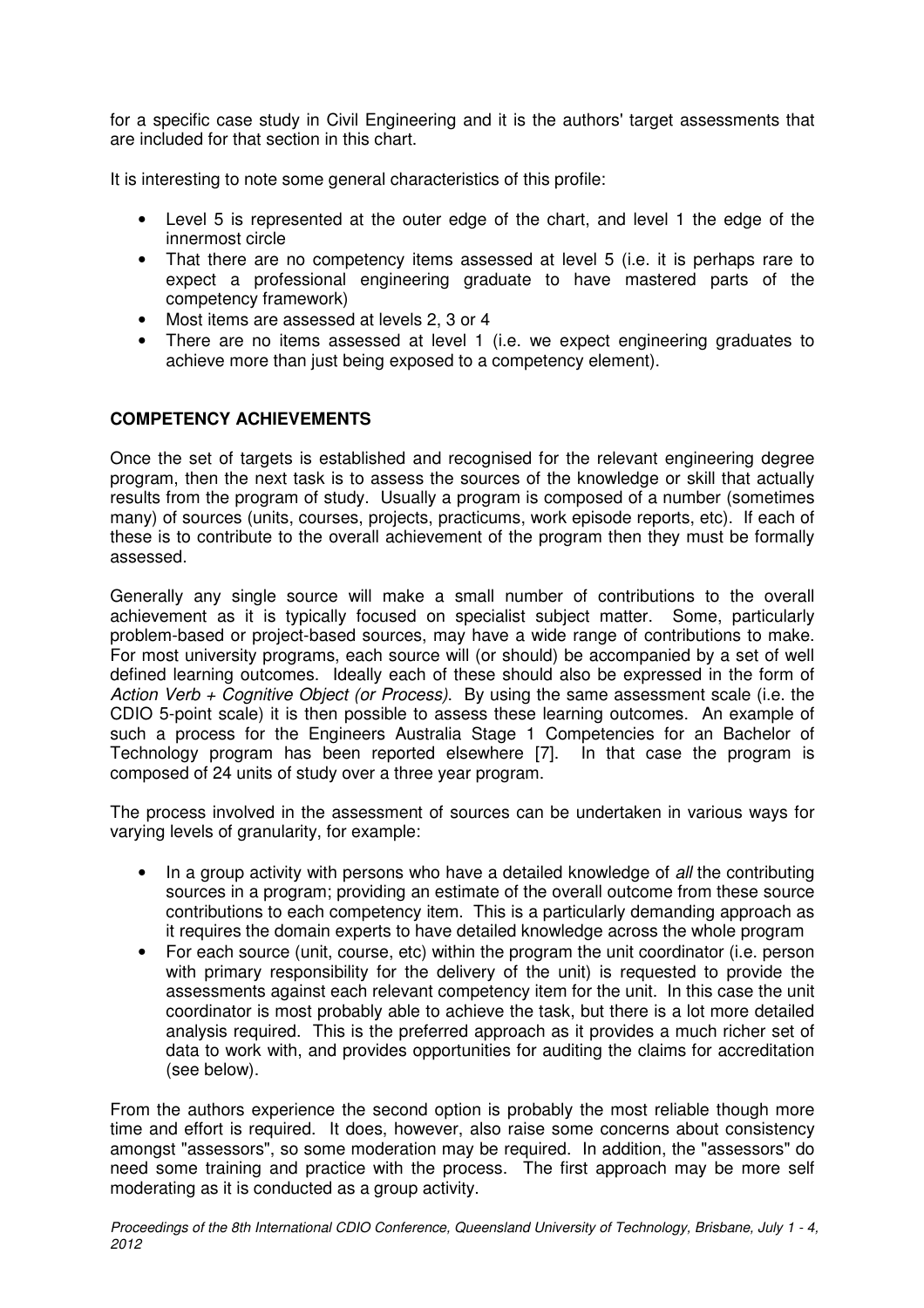The assessment process for the CDIO framework should involve the following:

- Taking each competency indicator (at level four)
- Assessing the actual level of proficiency by examining the stated learning outcomes (say, from the Handbook description), the local knowledge of the teaching and assessment processes, and the actual content of the unit as delivered
- Aggregating the level four assessments to the level three competency items (this might by a maximal or averaging process)
- Comparing these actual outcomes against the target profile.

A detailed analysis of a complete program on a source-by-source basis from a real case study using the CDIO framework would not be particularly useful within Australia for accreditation, and therefore has not been undertaken. However, to demonstrate how the results might look, the authors have performed an "overall" assessment of a Civil Engineering degree program. A more detailed example of an analysis is reported elsewhere [7].

The result of this example analysis is shown in Figure 3. To interpret this chart:

- The actual assessment of proficiency from the program is shown as a green coloured overlay on top of the target profile (taken from Figure 2)
- The lighter-green sectors indicate where the actual assessments exceed the target values
- The exposed red coloured sectors indicate where the assessments are less than the



Figure 3. Competency Assessments Overlaid on Targets at Level Three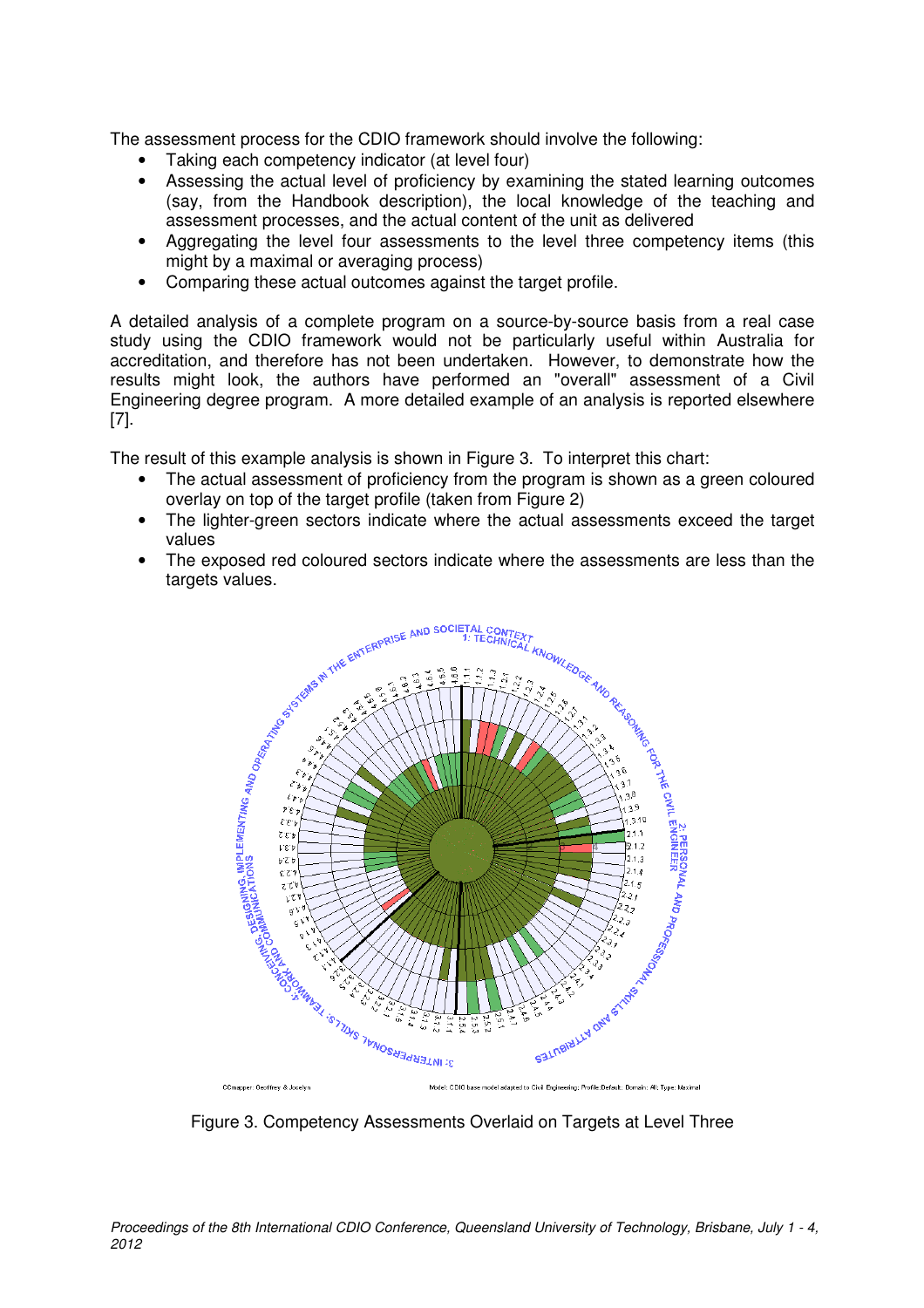It is now not too difficult to see how the actual assessments match the targets. Given some guidelines on the levels of compliance (e.g. must satisfy all, must satisfy holistically, etc) then there is a basis for accepting or otherwise a claim for accreditation from this data.

Depending on the required reporting level these results can be also displayed at a higher level (e.g. level 2) by aggregating all the level three nodes to produce results like those shown in Figure 4. Depending on the user requirements aggregations like this can be based on:

- 1. An average value, on the basis that all child nodes make a contribution to the aggregated value, or
- it is achieved in the parent.

Figure 4 shows a maximal aggregation.



Figure 4. Competency Assessments Aggregated to Level 2

The value of the competency charts as shown in Figure 3 and Figure 4 is that they can be used in a number of ways, for example:

- They clearly identify competency areas that are not being achieved at the required proficiency. This may suggest that changes are required to improve either, or both, the scope or depth of the content of the appropriate sources in the program
- They clearly identify competency areas where the program exceeds the targets. This may indicate a program strength, or perhaps areas from which resources can be redirected to improve outcomes in other areas
- They can form the basis of a decision on accreditation.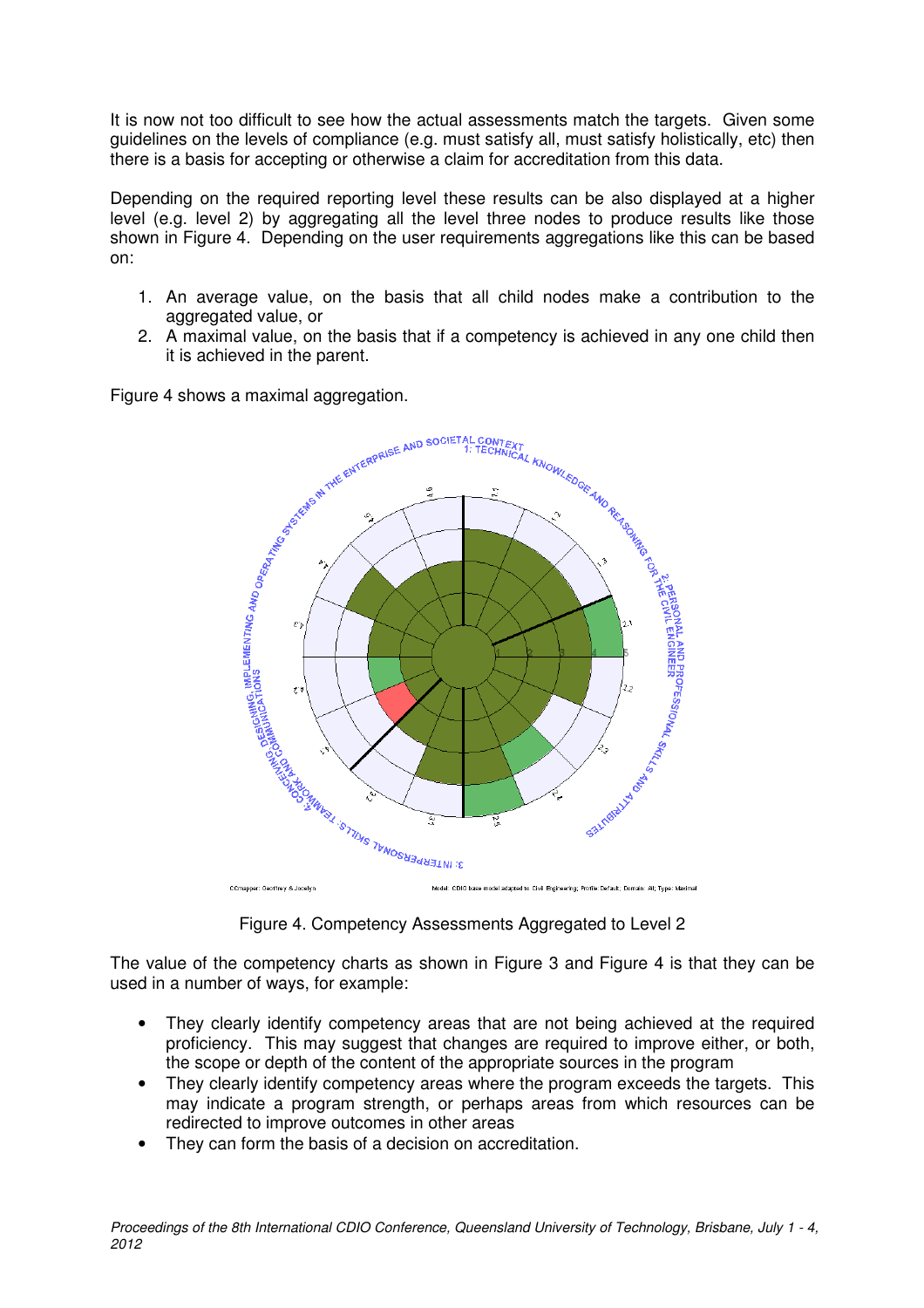As a result we have a clear statement of outcomes that should prove useful to both institutions claiming accreditation as well as the authorities undertaking the accreditation process.

# **AUDITING ASSESSMENTS**

The analysis described above provides a way of presenting assessments of a program against a competency framework - but in a summary form. From an accreditation perspective these claims must be auditable. To achieve this, audit trails must be identified and be able to be presented as a part of the accreditation process. Auditing can only be usefully done if the assessment is being undertaken across all the sources (courses, units, etc) that make up the program being assessed.

Auditing propositions might be put (for example) like this:

- For a nominated competency item, identify all those sources that contribute to this competency (this is a backward trace)
- For a nominate source, identify all competency items that this source contributes to (this is a forward trace).

These traces types are shown diagrammatically in Figure 5.



Figure 5. The Auditing Process (a) Backward Trace, (b) Forward Trace

Taken together these tracings provide a solid foundation for validating a claim against the competency framework. The process requires formally mapping the learning outcomes (as provided in the source description) to the appropriate competency item. This is shown in Figure 6 as implemented in *CCmapper*. In this example we are using the Engineers Australia competency framework, though the process would equally apply to a CDIO-based model.

The process involved requires:

- Identification of specific learning outcomes in the source documentation as presented in the text of the Handbook description, or other documentation, of the source
- Linking these text selections to specific competency items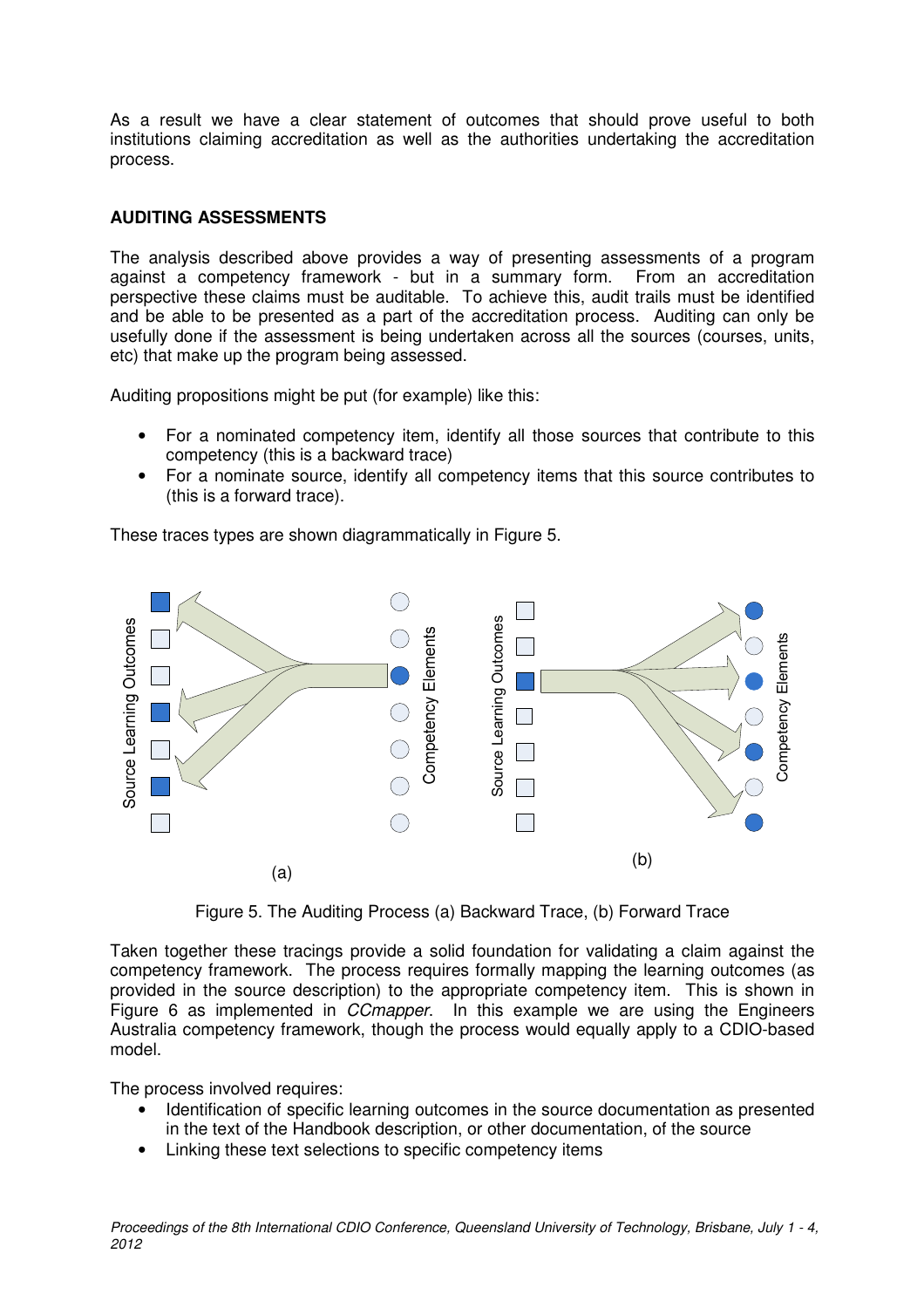• Providing an proficiency level (what is achieved from the source) on the CDIO 5-point scale).

The *CCmapper* tool provides support to efficiently collect this data while minimising some of the more tedious aspects of the task.

| C CCmapper Resource Viewer                                                                                                                                                                                                                                                                                                                                                                                                                                                                                                  |                                                                                                                                                                                                                                                                             |                         |                            | $\mathbf{x}$        |  |  |  |  |  |  |
|-----------------------------------------------------------------------------------------------------------------------------------------------------------------------------------------------------------------------------------------------------------------------------------------------------------------------------------------------------------------------------------------------------------------------------------------------------------------------------------------------------------------------------|-----------------------------------------------------------------------------------------------------------------------------------------------------------------------------------------------------------------------------------------------------------------------------|-------------------------|----------------------------|---------------------|--|--|--|--|--|--|
| File                                                                                                                                                                                                                                                                                                                                                                                                                                                                                                                        |                                                                                                                                                                                                                                                                             |                         |                            |                     |  |  |  |  |  |  |
| <b>UNIT TITLE</b><br><b>UNIT CODE</b><br><b>CREDIT POINTS</b><br><b>FULL YEAR UNIT</b><br><b>PRE-REQUISITES</b>                                                                                                                                                                                                                                                                                                                                                                                                             | Thermodynamics<br><b>ENS2160</b><br>15<br><b>No</b><br>MAT1236 - Calculus 1<br><b>AND</b>                                                                                                                                                                                   | ▴<br>Ξ                  |                            |                     |  |  |  |  |  |  |
| <b>MODE OF DELIVERY</b>                                                                                                                                                                                                                                                                                                                                                                                                                                                                                                     | SCP1111 - Physics of Motion<br>On-campus                                                                                                                                                                                                                                    |                         |                            |                     |  |  |  |  |  |  |
| <b>DESCRIPTION</b>                                                                                                                                                                                                                                                                                                                                                                                                                                                                                                          |                                                                                                                                                                                                                                                                             |                         |                            |                     |  |  |  |  |  |  |
| This unit introduces students to the design<br>energy transformation, and system efficienc<br>engineering problems, and integrate this ar<br><b>LEARNING OUTCOMES</b><br>On completion of this unit, students should<br>1. demonstrate an understanding of l<br>matter describe states of systems<br>2. use tabulated charts, state equatio<br>properties<br>8. appreciate the design principles in<br>4. analyse existing thermal-fluid syst<br>5. predict the heat transfer or the tem<br><b>Show Selections</b><br>Close | C <sub>C</sub> CCmapper Link Dialog<br><b>Linked Text</b><br>Bemonstrate an understanding of how basic laws of thermodynamics and the properties of matter describe<br>states of systems and processes involving heat and work<br>Source<br>ENS2160: Thermody amics<br>Note |                         |                            |                     |  |  |  |  |  |  |
|                                                                                                                                                                                                                                                                                                                                                                                                                                                                                                                             | Links to:<br>Compete<br>Level                                                                                                                                                                                                                                               | Domain                  | <b>Current Alternate</b>   | <b>Notes</b>        |  |  |  |  |  |  |
|                                                                                                                                                                                                                                                                                                                                                                                                                                                                                                                             | <b>MEC.6.2</b><br>3<br>>>                                                                                                                                                                                                                                                   | X<br>Cognitive -        | 3<br>O<br>1/2              | ▲                   |  |  |  |  |  |  |
|                                                                                                                                                                                                                                                                                                                                                                                                                                                                                                                             | <b>MEC.6.4</b><br>з                                                                                                                                                                                                                                                         | X<br>Cognitive -        | 0<br>$\vert$ 3<br>1/5      | Ξ                   |  |  |  |  |  |  |
|                                                                                                                                                                                                                                                                                                                                                                                                                                                                                                                             | PE1.1.a                                                                                                                                                                                                                                                                     | X<br>Cognitive -        | $\overline{2}$<br>o        | 1/3/4/5             |  |  |  |  |  |  |
|                                                                                                                                                                                                                                                                                                                                                                                                                                                                                                                             | PE2.2.c<br>$\overline{2}$<br>>>                                                                                                                                                                                                                                             | X<br>Cognitive -        | $\overline{2}$<br>o<br>1/2 |                     |  |  |  |  |  |  |
|                                                                                                                                                                                                                                                                                                                                                                                                                                                                                                                             | Close<br>Add                                                                                                                                                                                                                                                                | <b>Show Descriptors</b> | Re-mark                    | <b>Import Links</b> |  |  |  |  |  |  |

Figure 6. Mapping Unit Outcomes to Competency Items

With this mapping in place the *CCmapper* tool can extract both backward and forward traces. The formal process is described by the authors elsewhere [7].

# Table 3 Example Backward Trace

**Mapping for PE1.1.a: <Engages> with the engineering discipline at a phenomenological level, applying sciences and engineering fundamentals to systematic investigation, interpretation, analysis and innovative solution of complex problems and broader aspects of engineering practice. [Target:3]**  Source: ENM3218: Fluid Mechanics [Level:3] Source: ENS1101: Engineering Mechanics [Level:3] Source: ENS1115: Materials and Manufacturing 1 [Level:2] Source: ENS1162: Electrical Engineering 1A [Level:4] Source: ENS2110: Materials and Manufacturing 2 [Level:3] Source: ENS2160: Thermodynamics [Level:2] Source: ENS3180: Finite Element Methods [Level:2] Source: ENS3190: Mechanics of Solids [Level:2] Source: MAT1163: Linear Algebra [Level:4] Source: MAT1236: Calculus 1 [Level:3]

Source: MAT2437: Differential Equations [Level:3]

Proceedings of the 8th International CDIO Conference, Queensland University of Technology, Brisbane, July 1 - 4, 2012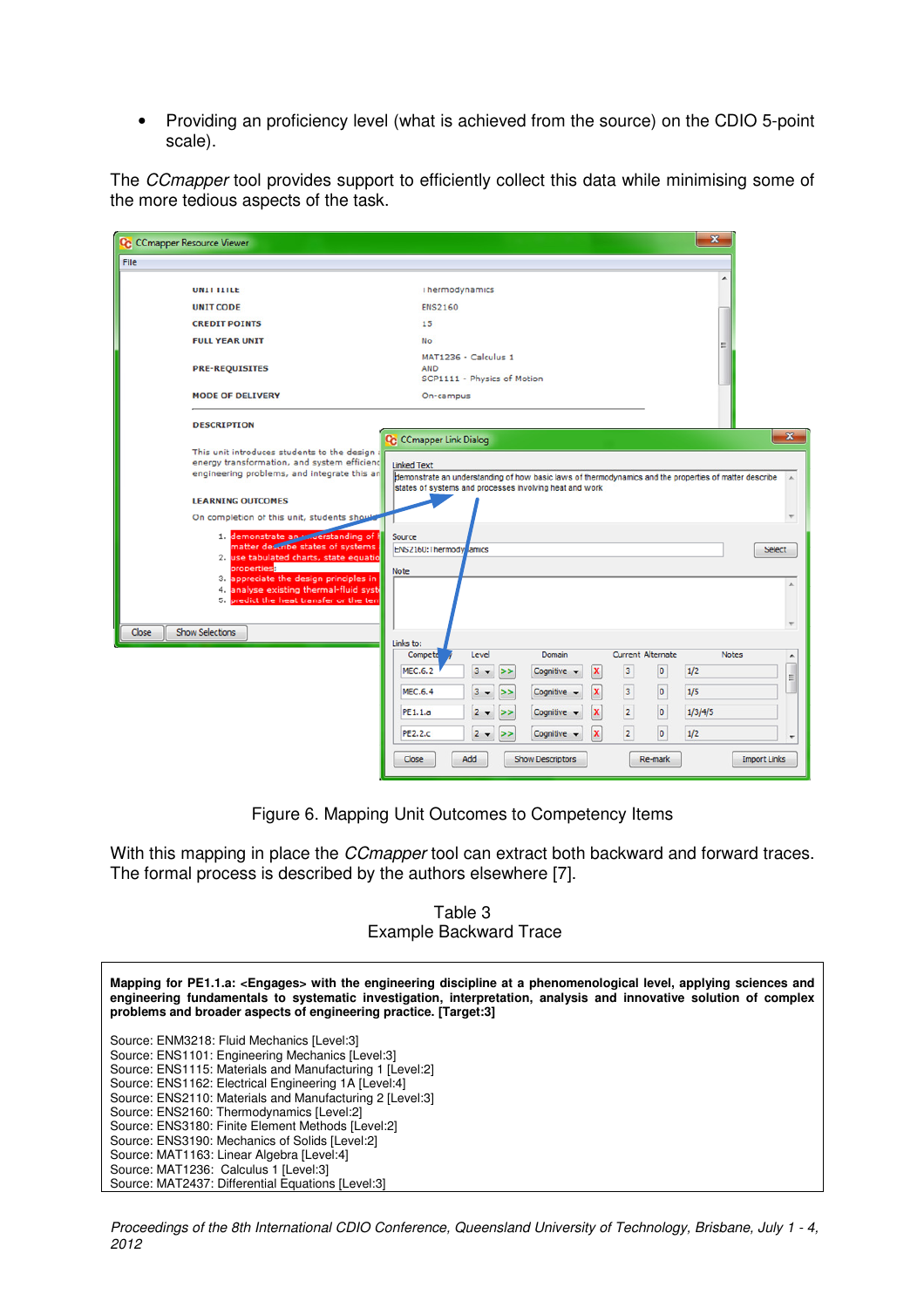Table 3 provides a sample backward trace. In this case for the selected EA competency item we can report all of the sources (units) that contribute to this competency item and their level of contribution. An accreditation assessor, therefore could easily then go to the source (and any associated resources, including staff) to verify the claims.

Table 4 shows a forward trace (part of) for one of the sources (ENM3218) identified in Table 3. In this case we can see the range of competency items that this unit contributes to. This type of analysis might be particularly useful to unit coordinators who are responsible for planning the scope and depth of the knowledge and skills developed in the unit.

#### Table 4 Example Forward Trace

| <b>Mapping for ENM3218: Fluid Mechanics</b>                                                                                                                                                                                                                                                                                                                                                    |
|------------------------------------------------------------------------------------------------------------------------------------------------------------------------------------------------------------------------------------------------------------------------------------------------------------------------------------------------------------------------------------------------|
| PE1.1.a: <engages> with the engineering discipline at a phenomenological level, applying sciences and engineering<br/>fundamentals to systematic investigation, interpretation, analysis and innovative solution of complex problems and broader<br/>aspects of engineering practice. [Target:3/Level:3]</engages>                                                                             |
| PE1.2.a: <develops and="" applies="" fluently=""> relevant investigation analysis, interpretation, assessment, characterisation,<br/>prediction, evaluation, modelling, decision making, measurement, evaluation, knowledge management and communication tools<br/>and techniques pertinent to the engineering discipline. [Target:4/Level:2]</develops>                                       |
| PE1.3.a: <proficiently applies=""> advanced technical knowledge and skills in at least one specialist practice domain of the<br/>engineering discipline. [Target:4/Level:4]</proficiently>                                                                                                                                                                                                     |
| PE1.4.b: < Interprets and applies> selected research literature to inform engineering application in at least one specialist domain<br>of the engineering discipline. [Target: 3/Level: 2]                                                                                                                                                                                                     |
| PE2.1.a: <ddentifies, and="" characterises="" discerns=""> salient issues, <determines analyses="" and=""> causes and effects, <justifies and<br="">applies&gt; appropriate simplifying assumptions, predicts performance and behaviour, <synthesises> solution strategies and<br/>develops substantiated conclusions. [Target:3/Level:3]</synthesises></justifies></determines></ddentifies,> |
| PE2.1.b: <ensures> that all aspects of an engineering activity are soundly based on fundamental principles - by diagnosing, and<br/>taking appropriate action with data, calculations, results, proposals, processes, practices, and documented information that may<br/>be ill-founded, illogical, erroneous, unreliable or unrealistic. [Target:4/Level:4]</ensures>                         |
| PE2.1.c: <competently addresses=""> engineering problems involving uncertainty, ambiguity, imprecise information and wide-<br/>ranging and sometimes conflicting technical and non-technical factors. [Target:4/Level:2]</competently>                                                                                                                                                         |
| PE2.1.e: <conceptualises> alternative engineering approaches and evaluates potential outcomes against appropriate criteria to<br/>justify an optimal solution choice. [Target:4/Level:3]</conceptualises>                                                                                                                                                                                      |
|                                                                                                                                                                                                                                                                                                                                                                                                |

These audit reports can be quite extensive and are not suitable for concise reporting. CCmapper provides a more compact Mapping Chart as shown in Figure 7. In this example, each source comprising the program is shown across the chart (the columns) and each competency items forms a row. To interpret this chart:

- The target values are shown in the target column of the chart
- A green-coloured cell indicates an assessment for that source against that competency item that is equal to or better than the target level
- A red-coloured cell indicates that the assessment is less than the target
- A empty cell indicates that this unit makes no (or very little) contribution to the competency
- By scanning across a row we can see where the competencies are being achieved (or claimed)
- By scanning down a column we can see what contributions a source is making to various competencies.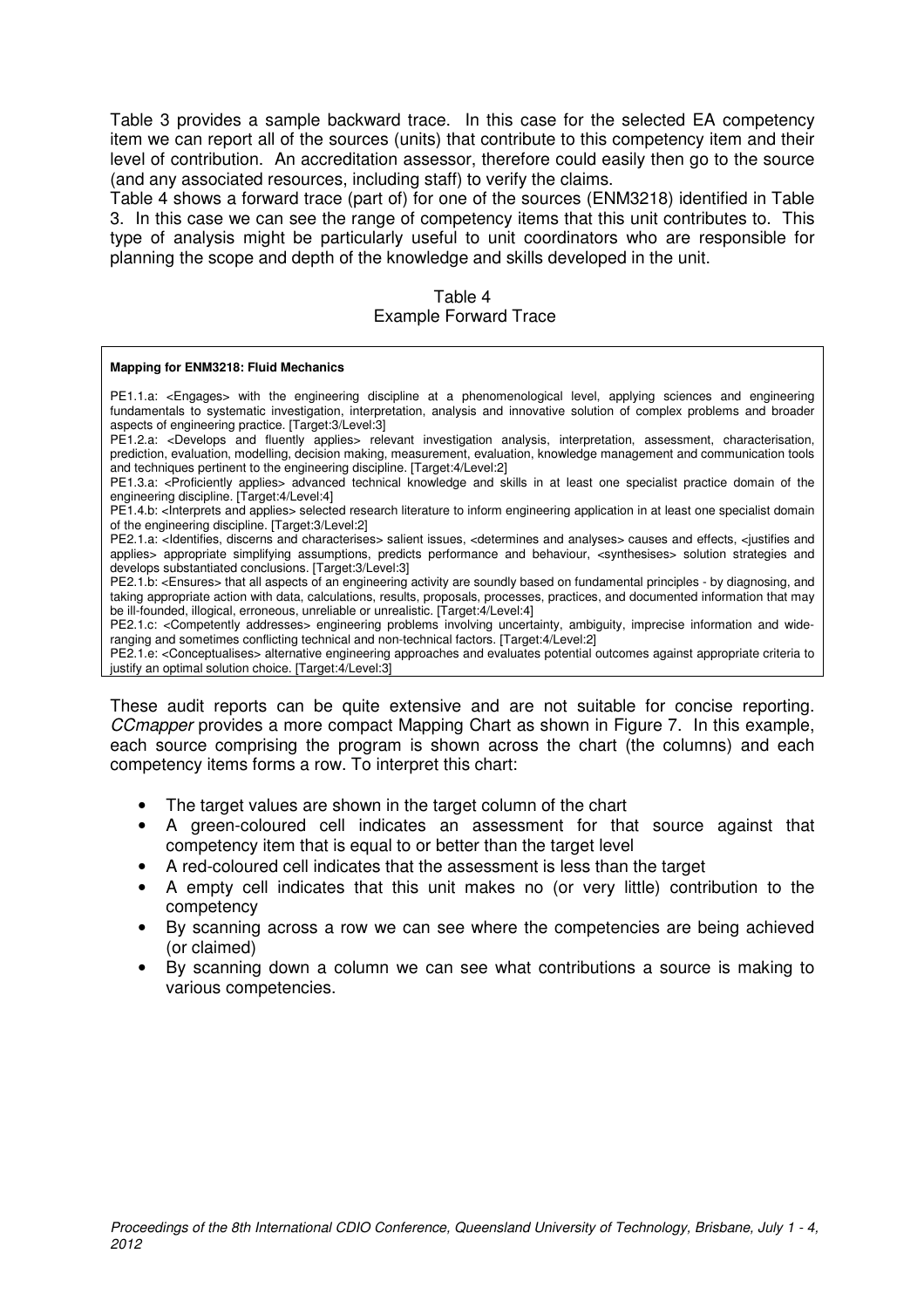|                                                                                                           | arget Level |                     |          |               |                          |        |                                                                                  |       |       |       |                  |                |         |                    |         |        |        |                |        |                 |       |                                              |                  |         |                                                                                      |
|-----------------------------------------------------------------------------------------------------------|-------------|---------------------|----------|---------------|--------------------------|--------|----------------------------------------------------------------------------------|-------|-------|-------|------------------|----------------|---------|--------------------|---------|--------|--------|----------------|--------|-----------------|-------|----------------------------------------------|------------------|---------|--------------------------------------------------------------------------------------|
| Sources                                                                                                   |             | CSP1150<br>Elective | Elective | <b>ENM110</b> | <b>ENM3218</b><br>ENS110 | ENS111 | ENS11<br>ENS1                                                                    | ENS12 | ENS21 | ENS21 | ENS2160<br>ENS21 | <b>ENS2260</b> | ENS3106 | ENS3180<br>ENS3190 | ENS3208 | ENS324 | ENS324 | ENS32<br>ENS32 | ENS410 | ENS415<br>ENS41 | ENS42 | ENS425                                       | ENS425<br>ENS454 | MAT1163 | MAT2437<br><b>MAT123</b>                                                             |
|                                                                                                           |             |                     |          |               |                          |        |                                                                                  |       |       |       |                  |                |         |                    |         |        |        |                |        |                 |       |                                              |                  |         |                                                                                      |
|                                                                                                           |             |                     |          |               |                          |        |                                                                                  |       |       |       |                  |                |         |                    |         |        |        |                |        |                 |       |                                              |                  |         |                                                                                      |
| PE1: Knowledge and Skill base                                                                             |             |                     |          |               |                          |        |                                                                                  |       |       |       |                  |                |         |                    |         |        |        |                |        |                 |       |                                              |                  |         |                                                                                      |
| PE1.1: Comprehensive, theory based understanding of the underpinning natural and physical sciences and tl |             |                     |          |               |                          |        |                                                                                  |       |       |       |                  |                |         |                    |         |        |        |                |        |                 |       |                                              |                  |         |                                                                                      |
| PE1.1.a                                                                                                   |             |                     |          |               |                          |        |                                                                                  |       |       |       |                  |                |         |                    |         |        |        |                |        |                 |       |                                              |                  |         |                                                                                      |
| <b>PE1.2: Conceptual under</b>                                                                            |             |                     |          |               |                          |        |                                                                                  |       |       |       |                  |                |         |                    |         |        |        |                |        |                 |       |                                              |                  |         | of the, mathematics, numerical analysis, statistics, and computer and infor          |
| PE1.2.a                                                                                                   |             |                     |          |               |                          |        |                                                                                  |       |       |       |                  |                |         |                    |         |        |        |                |        |                 |       |                                              |                  |         |                                                                                      |
| PE1.3: In depth under                                                                                     |             |                     |          |               |                          |        | of specialist bodies of                                                          |       |       |       |                  |                |         |                    |         |        |        |                |        |                 |       | knowledge within the engineering discipline. |                  |         |                                                                                      |
| PE1.3.a<br>PE1.4: Discernment of                                                                          |             |                     |          |               |                          |        | knowledge development and research directions within the engineering discipline. |       |       |       |                  |                |         |                    |         |        |        |                |        |                 |       |                                              |                  |         |                                                                                      |
| PE1.4.a                                                                                                   |             |                     |          |               |                          |        |                                                                                  |       |       |       |                  |                |         |                    |         |        |        |                |        |                 |       |                                              |                  |         |                                                                                      |
| PE1.4.b                                                                                                   |             |                     |          |               |                          |        |                                                                                  |       |       |       |                  |                |         |                    |         |        |        |                |        |                 |       |                                              |                  |         |                                                                                      |
| PE1.5: Knowledge of contextual factors impacting the engineering discipline.                              |             |                     |          |               |                          |        |                                                                                  |       |       |       |                  |                |         |                    |         |        |        |                |        |                 |       |                                              |                  |         |                                                                                      |
| PE1.5.a                                                                                                   |             |                     |          |               |                          |        |                                                                                  |       |       |       |                  |                |         |                    |         |        |        |                |        |                 |       |                                              |                  |         |                                                                                      |
| PE1.5.b                                                                                                   | 3           |                     |          |               |                          |        |                                                                                  |       |       |       |                  |                |         |                    |         |        |        |                |        |                 |       |                                              |                  |         |                                                                                      |
| PE1.5.c                                                                                                   |             |                     |          |               |                          |        |                                                                                  |       |       |       |                  |                |         |                    |         |        |        |                |        |                 |       |                                              |                  |         |                                                                                      |
| PE1.5.d                                                                                                   | 3           |                     |          |               |                          |        |                                                                                  |       |       |       |                  |                |         |                    |         |        |        |                |        |                 |       |                                              |                  |         |                                                                                      |
| PE1.5.e                                                                                                   |             |                     |          |               |                          |        |                                                                                  |       |       |       |                  |                |         |                    |         |        |        |                |        |                 |       |                                              |                  |         |                                                                                      |
| PE1.6: Understanding                                                                                      |             |                     |          |               |                          |        |                                                                                  |       |       |       |                  |                |         |                    |         |        |        |                |        |                 |       |                                              |                  |         | of the scope, principles, norms, accountabilities and bounds of contemporary enginee |
| PE1.6.a<br>PE1.6.b                                                                                        | 3           |                     |          |               |                          |        |                                                                                  |       |       |       |                  |                |         |                    |         |        |        |                |        |                 |       |                                              |                  |         |                                                                                      |
| PE1.6.c                                                                                                   | 3           |                     |          |               |                          |        |                                                                                  |       |       |       |                  |                |         |                    |         |        |        |                |        |                 |       |                                              |                  |         |                                                                                      |
| PE1.6.d                                                                                                   | 3           |                     |          |               |                          |        |                                                                                  |       |       |       |                  |                |         |                    |         |        |        |                |        |                 |       |                                              |                  |         |                                                                                      |
| PE1.6.e                                                                                                   | 3           |                     |          |               |                          |        |                                                                                  |       |       |       |                  |                |         |                    |         |        |        |                |        |                 |       |                                              |                  |         |                                                                                      |
| PE1.6.f                                                                                                   |             |                     |          |               |                          |        |                                                                                  |       |       |       |                  |                |         |                    |         |        |        |                |        |                 |       |                                              |                  |         |                                                                                      |
| <b>PE2: Engineering Application Ability</b>                                                               |             |                     |          |               |                          |        |                                                                                  |       |       |       |                  |                |         |                    |         |        |        |                |        |                 |       |                                              |                  |         |                                                                                      |
| PE2.1: Application of established engineering methods to complex engineering problem solving.             |             |                     |          |               |                          |        |                                                                                  |       |       |       |                  |                |         |                    |         |        |        |                |        |                 |       |                                              |                  |         |                                                                                      |
| PE2.1.a                                                                                                   |             |                     |          |               |                          |        |                                                                                  |       |       |       |                  |                |         |                    |         |        |        |                |        |                 |       |                                              |                  |         |                                                                                      |
| PE2.1.b                                                                                                   |             |                     |          |               |                          |        |                                                                                  |       |       |       |                  |                |         |                    |         |        |        |                |        |                 |       |                                              |                  |         |                                                                                      |
| PE2.1.c                                                                                                   | 4           |                     |          |               |                          |        |                                                                                  |       |       |       |                  |                |         |                    |         |        |        |                |        |                 |       |                                              |                  |         |                                                                                      |
| PE2.1.d<br>PE2.1.e                                                                                        |             |                     |          |               |                          |        |                                                                                  |       |       |       |                  |                |         |                    |         |        |        |                |        |                 |       |                                              |                  |         |                                                                                      |
| PE2.1.f                                                                                                   | 3           |                     |          |               |                          |        |                                                                                  |       |       |       |                  |                |         |                    |         |        |        |                |        |                 |       |                                              |                  |         |                                                                                      |
| PE2.1.a                                                                                                   |             |                     |          |               |                          |        |                                                                                  |       |       |       |                  |                |         |                    |         |        |        |                |        |                 |       |                                              |                  |         |                                                                                      |
| PE2.1.h                                                                                                   |             |                     |          |               |                          |        |                                                                                  |       |       |       |                  |                |         |                    |         |        |        |                |        |                 |       |                                              |                  |         |                                                                                      |

Figure 7. The Mapping Chart (part)

# **SUMMARY**

As the interest for formal accreditation of engineering program becomes more universal there is a need for open, objective and repeatable processes that can support the task of preparing and presenting claims for accreditation from institutions (and perhaps individuals). When undertaken manually, there is a substantial effort required to build, review and analyse assessment models to meet the appropriate accreditation requirements. The methodology presented in this paper provides one approach to supporting these tasks.

The *CCmapper* modelling tool provides support for the representation of hierarchically structured competency frameworks and the capture of assessments made to set proficiency targets and to compare actual achievements against these targets. It also provides a formal structure to enable a range of auditing tasks to be facilitated to support the claims being made against the accreditation criteria.

The reporting capabilities include text reports and graphical charts. These can present concise summaries of these analyses, and in a form that can be used directly in the preparation and validation of accreditation documentation.

### **REFERENCES**

[1] International Engineering Alliance. (2011, June). Washington Accord. Available: http://www.washingtonaccord.org